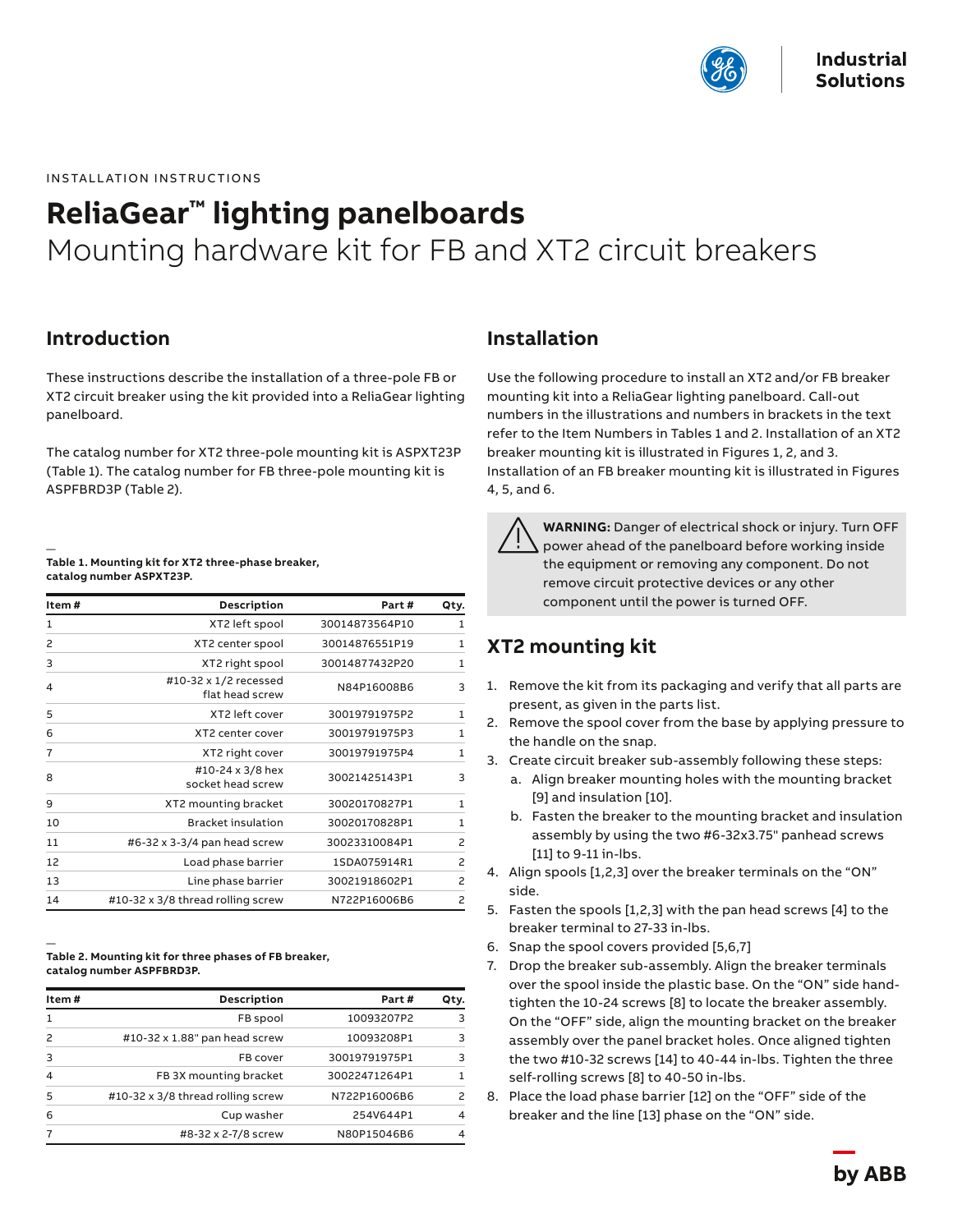### **FB mounting kit**

- 1. Remove the kit from its packaging and verify that all parts are present, as given in the parts list.
- 2. Remove the spool cover from the base by applying pressure to the handle on the snap.
- 3. Snap the spool cover provided [3] as shown in Figure 4.
- 4. Orient the bracket [4] as shown in Figure 5 according to the breaker position. Fasten with two #10-32x3/8" screws [5] to 40-44 in-lbs.
- 5. Align the "ON" side breaker terminal over the spool [1]. Hand-tighten the #10-32x1.88" screw [2] to make the spool captive to the breaker.
- 6. Drop the breaker into the branch. Align the mounting bracket on the breaker over the bracket holes. Once aligned tighten the #8-32 screw [7] to 20 in-lbs.
- 7. Tighten the #10-32x1.88" screws [2] to the strap inside the plastic base to 40-50 in-lbs.





— Figure 1. Installation of XT2 spools and covers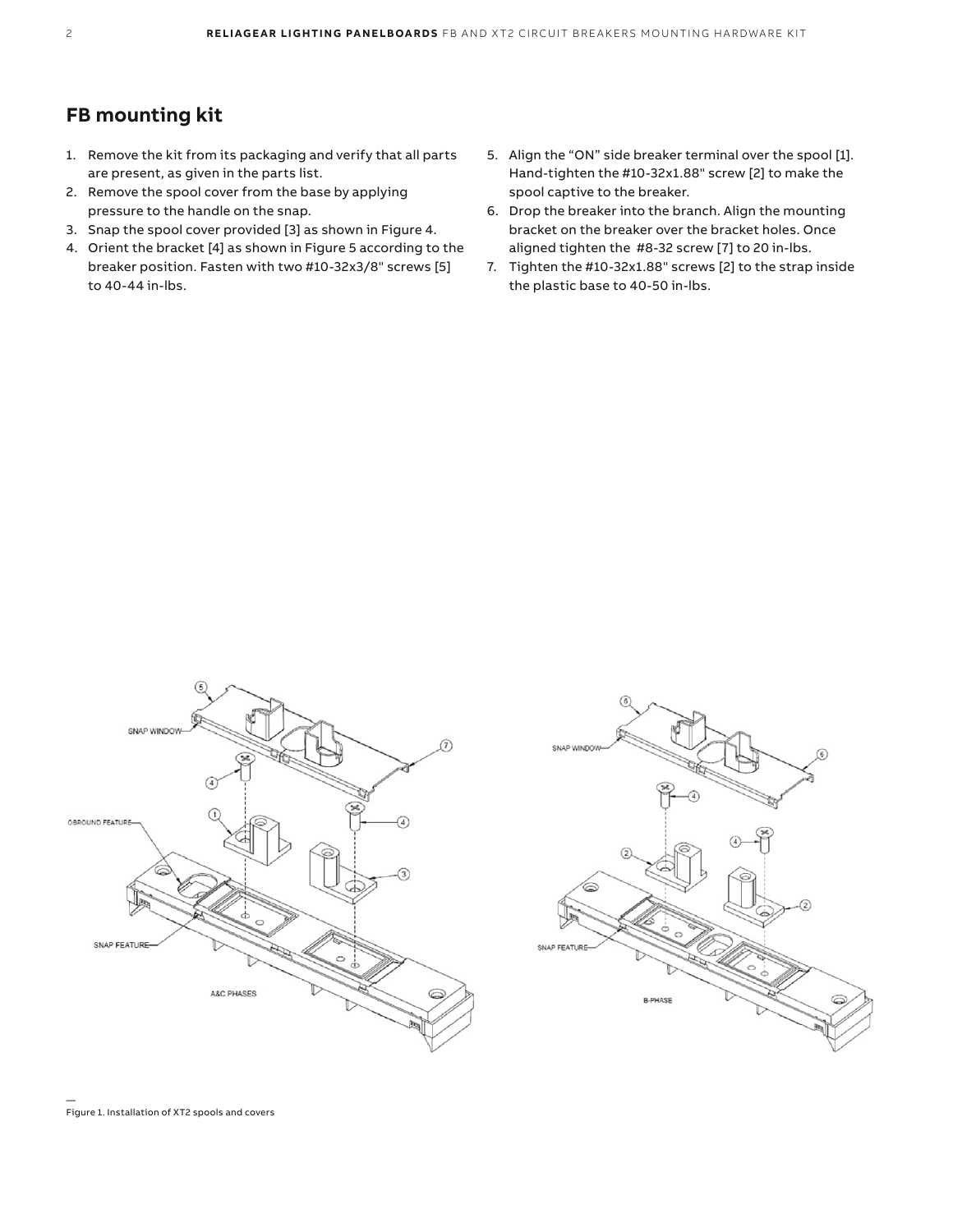

— Figure 2. Installation of XT2 three-phase, three-pole breaker subassembly.

— Figure 3. Installation of ASPXT23P on a lighting panelboard interior.





— Figure 4. Installation of FB cover

— Figure 5. Installation of FB bracket